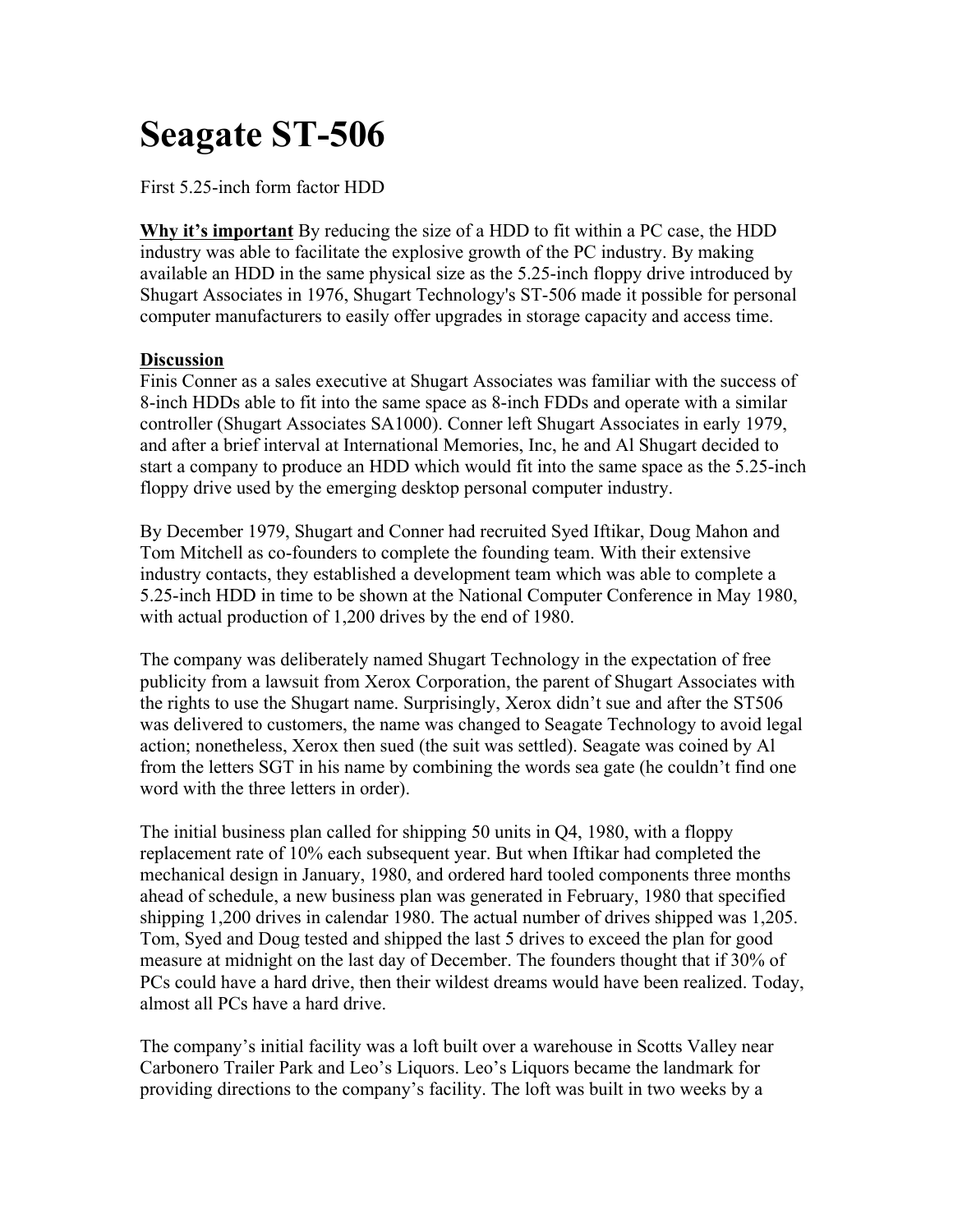contractor--one of the early "venture" investor in Seagate--as a part of his contribution.

Shugart and Conner looked high and low for startup funding, visiting venture firms in Silicon Valley, corporations like 3M, HP & Exxon Enterprises and casino owners in Las Vegas but came back empty handed. No one was interested in a team with no experience running a business and with the threat of a new technology called bubble memories pioneered by Texas Instruments. 3M, however, cut out six 5.25-inch diameter disks from their production 14-inch diameter oxide disks to play with. Iftikar used these disks to test airflow and start/stop times using a Pabst fan motor that Bernhard Schuh, the sales VP of Pabst provided. Mitchell and Conner were very good at convincing suppliers about the great market potential for the Seagate drive.

Norm Dion, the CEO of Dysan, agreed to be the initial disk supplier and to provide initial venture funding of \$500,000. He insisted that the 5 founders sign a promissory note for \$100,000 to pay Dysan back for providing the initial funding. The disk supply agreement was sealed with a handshake and wasn't documented until later rounds of venture funding.

The five founders invested an additional total of \$130,000. With \$630,000 in the bank, the team started developing the prototype drives for the National Computer Conference (NCC) in May 1980. At NCC, Conner started showing the product to potential licensees like Memorex, Shugart Associates, 3M , Texas Instruments, Compaq and Honeywell Bull of France, to name a few. TI and Honeywell Bull decided to purchase the license to manufacture and market the ST506 for \$5 million each. This became the source of major funding for Seagate. It was very important for Seagate to have multiple sources for its ST-506 to promote an industry standard. During its second year of operations, and a few months before its public offering, Seagate was able to raise \$1 million from a venture capital firm.

The initial price was \$1,500 for a 5 MB formatted drive or \$300/Mbyte. John Roach of Radio Shack, one of Seagate's earliest customers told Al that, "… get that down to \$100/Mbyte and I'll buy all you can ever make." Today HDDs are less than 1 hundredth of a cent per MB.

In order to convince TI that Seagate was indeed a viable company and not just a loft over a warehouse, Connor had a local developer make an artist's sketch of a new building and had it displayed prominently in the only conference room in the loft. Tom Mitchell paid a tractor driver \$100 to drive his tractor up and down the adjacent field creating a lot of noise and dust at the time TI was visiting. When TI saw the tractor they assumed that the construction of production facilities had begun. With the \$10 million of license money, Seagate was able to lease a newly constructed building that the artist had sketched for the dog and pony show.

The founders were very hands-on and enthusiastically visited suppliers and customers to pick up components and deliver products to expedite the company's fast growth in its first year of operation. The Seagate team designed the first 5.25-inch hard drive, the first